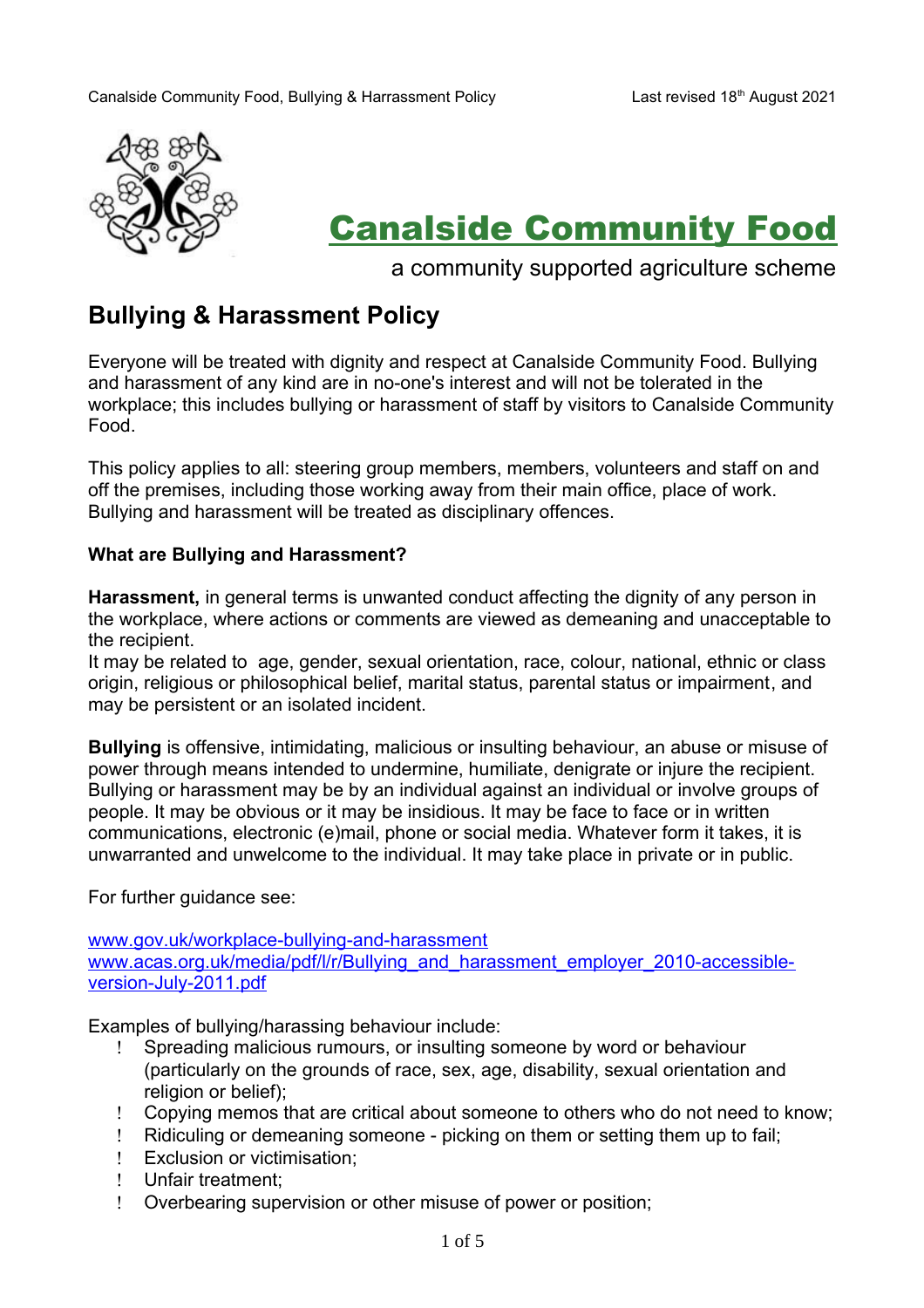- Unwelcome sexual advances touching, standing too close, the display of offensive materials;
- Making threats or comments about job security without foundation;
- Deliberately undermining a competent worker by overloading and constant criticism;
- Preventing individuals progressing by intentionally blocking promotion or training opportunities.

Legitimate, constructive and fair criticism of an employee's performance or behaviour at work is not bullying.

An occasional raised voice or argument is not bullying.

### $C3$   $C3$   $C3$   $C3$   $C3$   $C3$   $C3$   $C3$

## **Procedures**

Complaints of bullying and/or harassment, or information from staff relating to such complaints, will be dealt with fairly and confidentially and sensitively using the general format set out in Canalside Community Food's grievance procedures. However bullying or harassment will not be treated as a standard grievance; it is a serious issue and will be treated as such.

Where complaints of bullying or harassment involve your line manager approaches should be made to another appropriate manager.

## **Investigation**

Complaints will be taken seriously and investigated promptly, objectively and independently. Decisions can then be made as to what action needs to be taken.

## **Informal action**

If appropriate, the matter will be dealt with informally; sometimes people are not aware that their behaviour is unwelcome and an informal discussion can lead to greater understanding and an agreement that the behaviour will cease.

## **Formal action**

More serious cases of bullying or harassment will be dealt with under the organisation's disciplinary procedures.

Where bullying or harassment amounts to gross misconduct, dismissal without notice may be appropriate.

The person making the complaint will not be moved unless they ask for such a move.

## **Counselling and Mediation**

Counselling or mediation may be considered, particularly where investigation shows no cause for disciplinary action, or where it may be useful to help resolve the issue or help support the person accused as well as the complainant.

## **Unfounded allegations**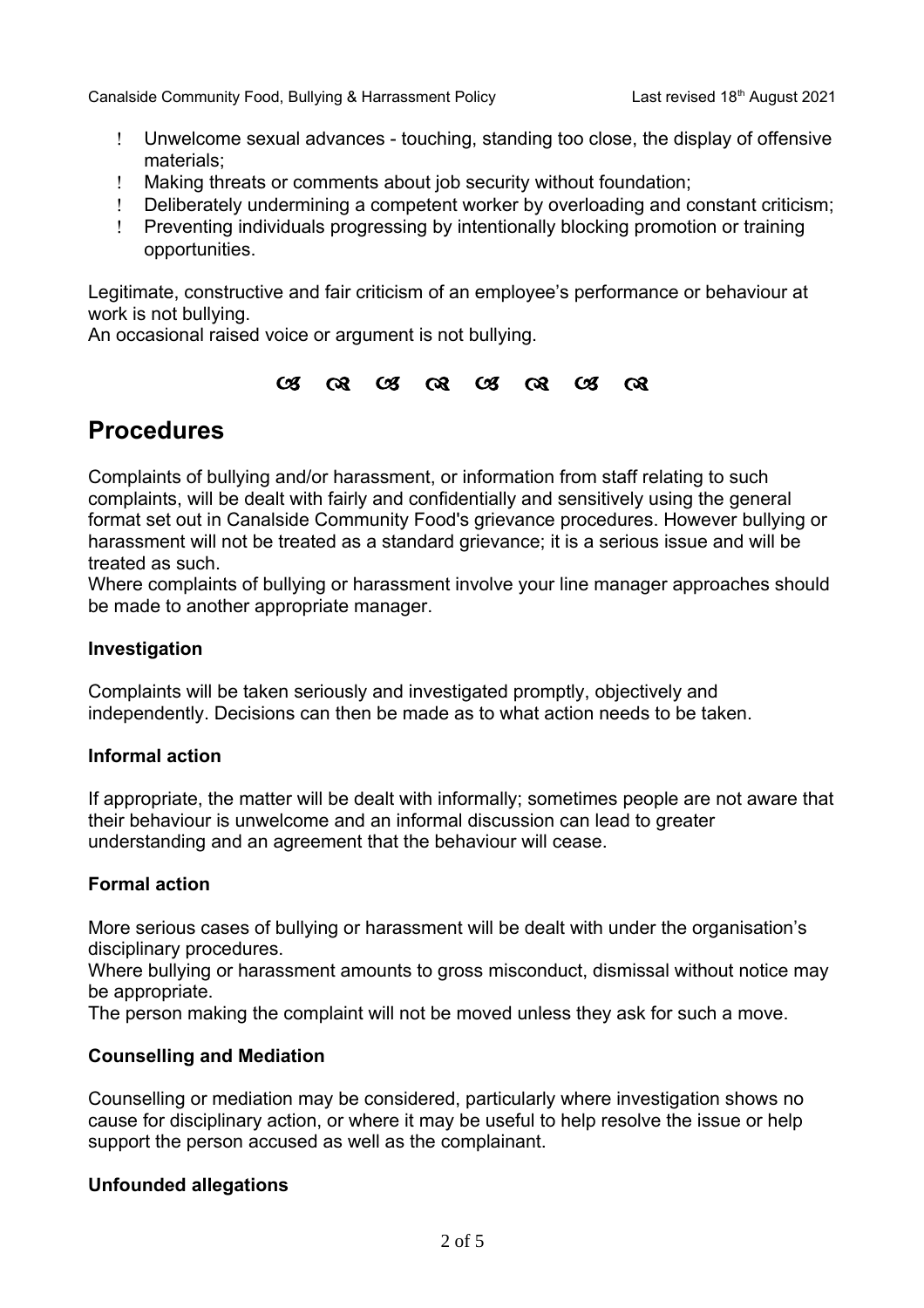Employees lodging a complaint will not be disciplined for doing so unless somebody makes an unfounded allegation of bullying and/or harassment for malicious reasons. The case will then be investigated and dealt with fairly and objectively under the disciplinary procedure.

The aim of these procedures is to ensure incidents of bullying and harassment can be recognised and dealt with.

## **How can bullying and harassment be recognised?**

Behaviour that is considered bullying by one person may be considered firm management by another. Most people will agree on extreme cases of bullying and harassment but it is sometimes the "grey" areas that cause most problems.

Bullying and harassment can often be hard to recognize – they may not be obvious to others, and may be insidious. The recipient may think "perhaps this is normal behaviour for Canalside Community Food". They may be anxious that others will consider them weak, or not up to the job, if they find the actions of others intimidating. They may be accused of "overreacting" and worry that they won't be believed if they do report incidents.

People being bullied or harassed may sometimes appear to overreact to something that seems relatively trivial but which may be the "last straw" following a series of incidents. There is often fear of retribution if they make a complaint. Colleagues may be reluctant to come forward as witnesses, as they too may fear the consequences to themselves. They may be so relieved not to be the target of the bully that they collude with the bully as a way of avoiding attention.

Bullying and harassment makes someone feel anxious and humiliated. Feelings of anger and frustration at being unable to cope may be triggered. Some people may try to retaliate in some way. Others may become frightened and demotivated. Stress, loss of selfconfidence and self-esteem caused by harassment or bullying can lead to job insecurity, illness, absence from work, and even resignation. Almost always job performance is affected and relations in the workplace suffer.

## **Why do we need to take action?**

Bullying and harassment are not only unacceptable on moral grounds but may, if unchecked or badly handled, create serious problems:

- Poor morale and poor employee relations;
- Loss of respect for managers and supervisors;
- Poor performance;
- ! Lost productivity;
- Absence;
- ! Resignations;
- Damage to organisational reputation;
- Tribunal and other court cases and payment of unlimited compensation.

## **The legal position**

#### **Discrimination and Harassment**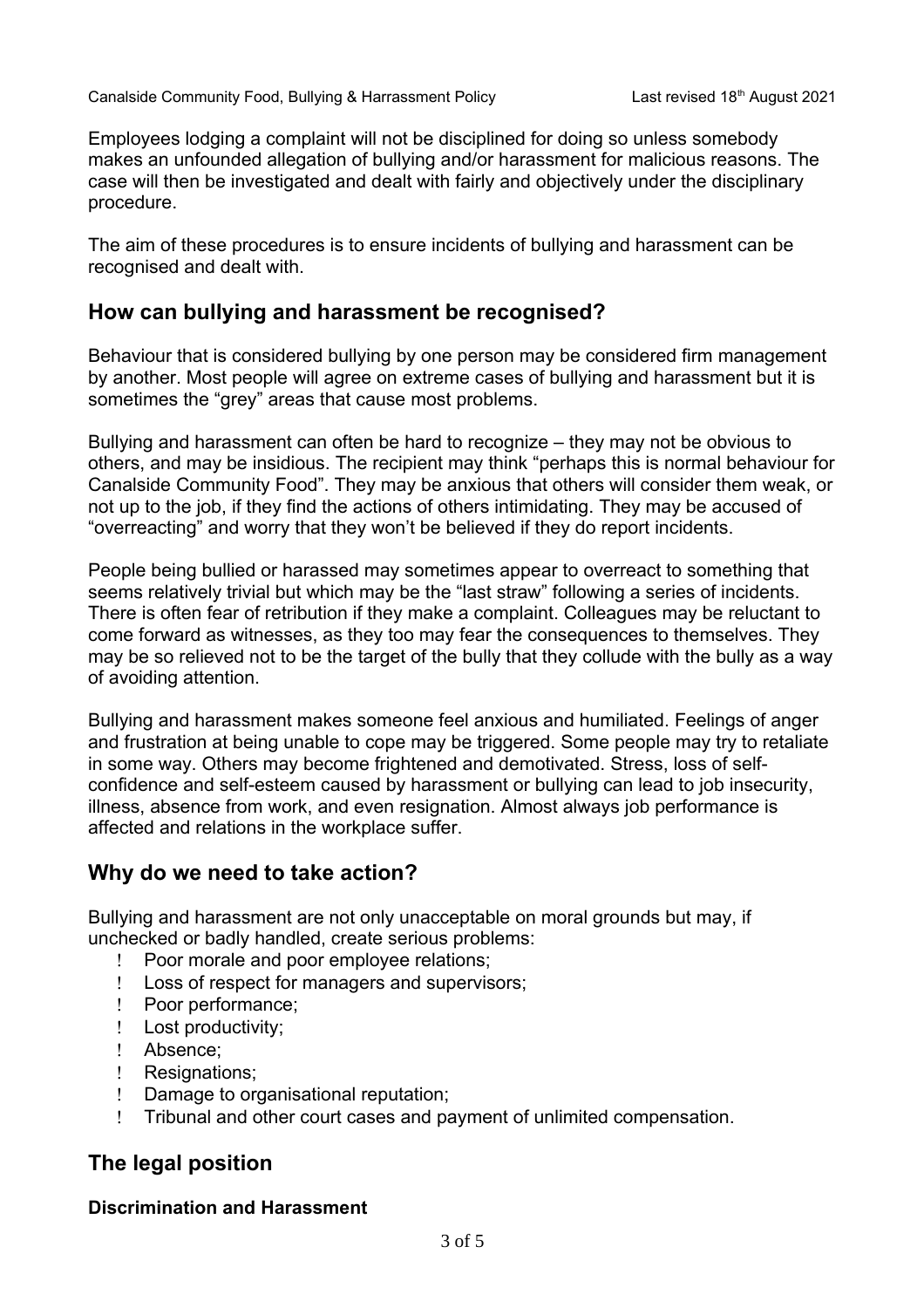It is not possible to make a direct complaint to a tribunal about bullying. However, employees might be able to bring complaints under laws covering discrimination and harassment.

#### **Unfair dismissal**

Employers have a duty of care for all their employees. If the mutual trust and confidence between employer and employee is broken – for example through bullying and harassment at work – then an employee can resign and claim "constructive dismissal on the grounds of breach of contract". Employers are usually responsible in law for the acts of their workers.

Breach of contract may also include the failure to protect an employee's health and safety at work. Under the Health and Safety at Work Act 1974 employers are responsible for the health safety and welfare at work of all employees.

The Health and Safety Executive's "Guidance on stress in the workplace" includes the advice that "stress should be treated like any other health hazard" and that employers have a "legal duty to take reasonable care to ensure health is not placed at risk through excessive and sustained levels of stress".

## **Action by the steering group**

The steering group should be clear about the standards of behaviour expected, set a good example in their own behaviour and ensure that individuals are fully aware of their responsibilities to others.

#### **Procedures**

Bullying should not be treated as a standard grievance; it is a serious issue and must be treated as such. Complaints of bullying and / or harassment, or information from staff relating to such complaints, must be dealt with fairly and confidentially and sensitively using the general format set out in the organisation's grievance procedures.

#### **Investigation**

Complaints must be taken seriously and investigated promptly and objectively. Employees do not normally make serious accusations unless they feel seriously aggrieved. The investigation must be seen to be objective and independent. Decisions can then be made as to what action needs to be taken.

#### **Informal approaches**

In some cases it may be possible to rectify matters informally. Sometimes people are unaware that their behaviour is not welcome and an informal discussion can lead to greater understanding and an agreement that the behaviour will cease. It may be that the individual will choose to do this themselves, or they may need support from a manager, a colleague or an employee representative.

#### **Counselling**